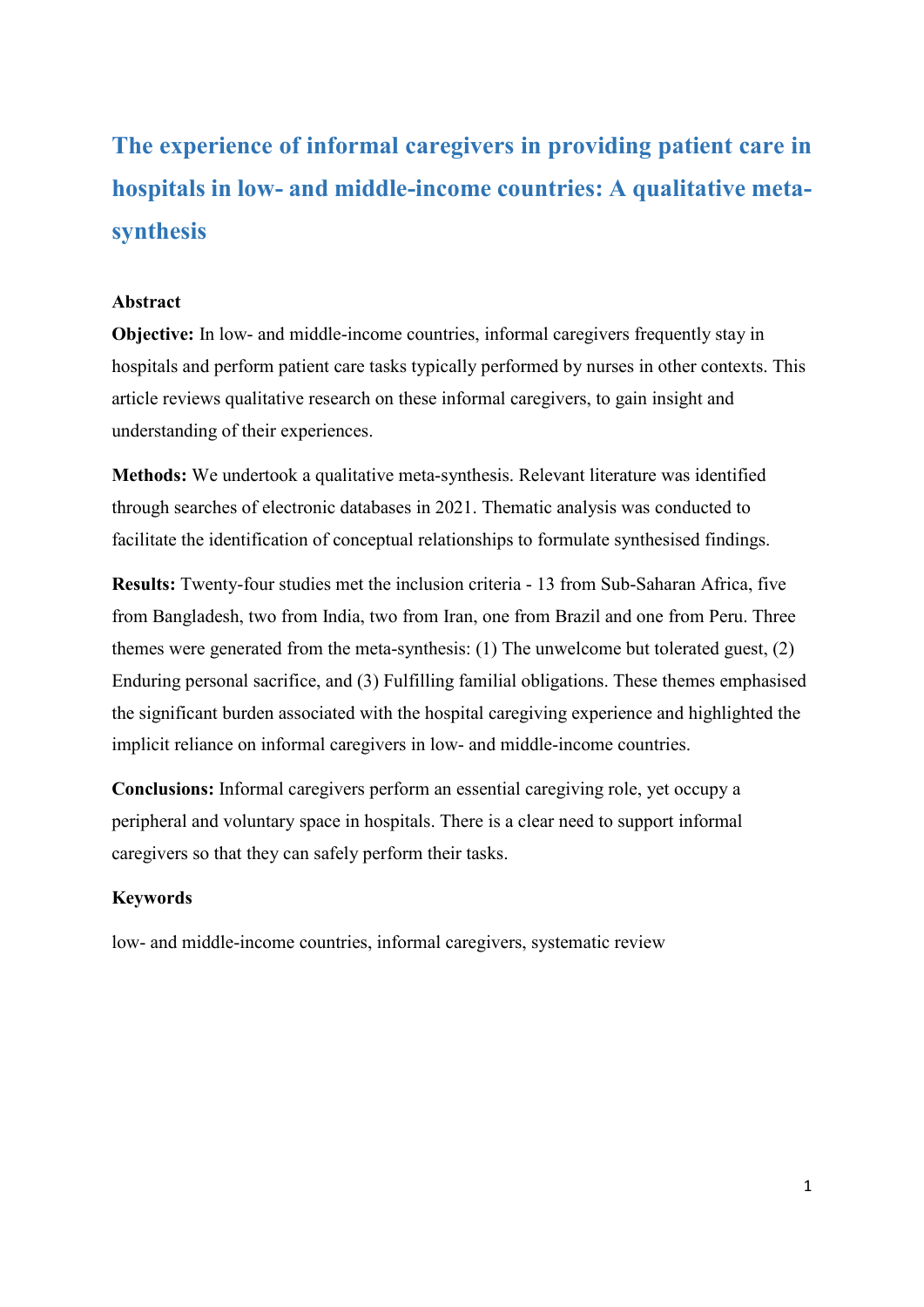#### **Introduction**

In hospitals in low- and middle-income countries, there is an implicit reliance on informal caregivers to live onsite in the hospital throughout a patient's stay functioning as *ad hoc* health care providers.<sup>1-3</sup> They perform patient care tasks, including feeding, bathing and transporting patients, advocating for patients, administering medicines and preparing meals. This is markedly different from high-income countries in which professional care provision limits and shapes informal caregiver roles in this setting. The practice of informal caregivers taking a central role in patient care more commonly observed in countries with critical shortages of health care workers and may also be attributed to cultural and social norms which deem it more appropriate for a family member to perform intimate patient care.<sup>4,5</sup>

The term 'informal caregivers' used throughout this review aligns with the World Health Organization definitions of 'caregivers'  $^{6(p12)}$  and 'informal assistance'.<sup>6(p34)</sup> It describes any person without formal health training who is not employed by the hospital facility and is onsite in the capacity as 'carer' or 'guardian' of a person known to them who is admitted to the facility as a patient. Relying on informal caregivers in low- and middle-income countries to provide patient care more typically delivered by nurses may have implications on the quality of patient care, affecting patient outcomes.

Despite the commonplace presence of informal caregivers in hospitals in low- and middleincome countries, there is no comprehensive overview of evidence of their experience nor clarity on what further research is necessary. Furthermore, available research on informal caregivers is primarily drawn from the quality of life and burden of caregiving surveys or focused on caregiving in the community for chronic diseases and does not distinguish between high-income and low/middle-income countries.<sup>7,8</sup>. The focus of this meta-synthesis was to review qualitative research investigating informal caregivers' experience of providing patient care in hospitals in low- and middle-income countries to gain insight and understanding of their perspectives.9 The specific review question is: 'How do informal caregivers experience their role in providing patient care in hospitals in low- and middle-income countries?*'*

#### **Methods**

We undertook a qualitative meta-synthesis, following the six steps formulated by Sandelowski and Barroso.<sup>10</sup> This facilitates interrogation of findings from different studies to produce new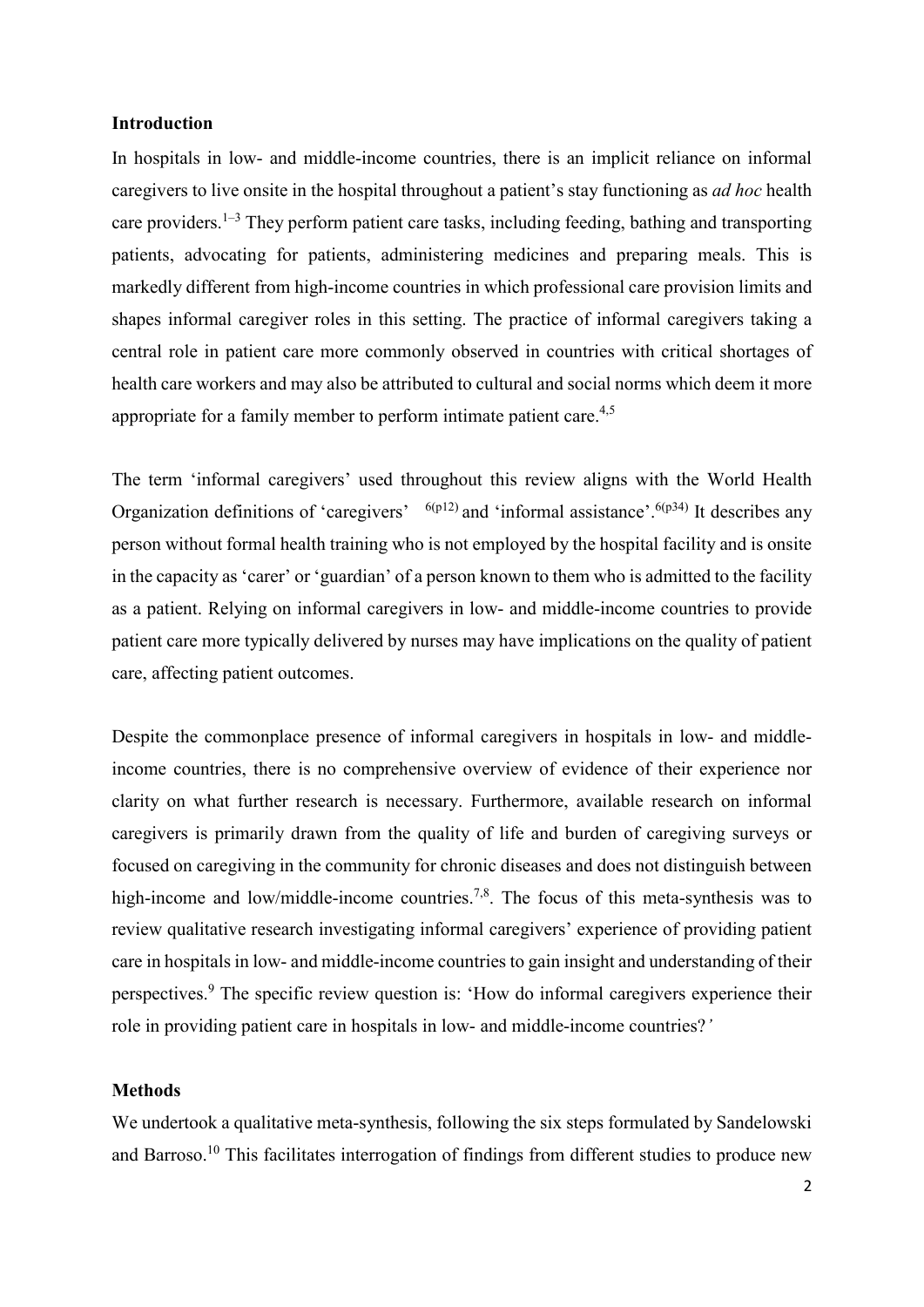interpretations of the data resulting in a more holistic understanding of the experience. This approach is well suited to exploring individual experiences rooted in a constructivist epistemology.<sup>11,12</sup> The practical value of systematic qualitative synthesis lies in the collation of qualitative material for other researchers who would not have the capacity to locate, read and interpret all the material individually. The protocol for this systematic review is available on PROSPERO (https://www.crd.york.ac.uk/prospero/), number CRD42017082345.

# Step 1: Formulating a review question. A SPIDER model approach was used, covering:<sup>13</sup>

- Sample: informal caregivers in hospitals in low- and middle-income countries
- Phenomenon of Interest: experience perspective, attitudes, views, beliefs, perspectives of informal caregivers engaged in care provision in hospitals in low- and middleincome countries.
- Design: ethnography, phenomenology, grounded theory, all qualitative variations, interviews, observation
- Evaluation: the experience of caregiving
- Research Type: qualitative

*Step 2: Comprehensive systematic search.* We obtained studies on the experiences of informal caregivers in hospitals in low- and middle-income countries. Four categories of search terms were used: 'informal caregivers', 'hospitals in low- and middle-income countries list', 'patient care', and 'personal experience'. Relevant literature was identified by searching the electronic databases MEDLINE, Embase, CINAHL, PubMed and PsycINFO between 5 June and 20 July 2021 inclusive (see online supplement 1).

The process involved iterative searches and hand searching, backward and forward citation searching and berry picking (a non-linear circuitous search process).<sup>14</sup> Search results were read for relevance and applied to the inclusion and exclusion criteria for review, outlined in online supplement 1. Initial exclusion was performed by the primary author (UR) (a PhD candidate), with consensus on the final list of articles to be examined derived from a discussion with two researchers (AB and CW). This process is depicted in online supplement 1.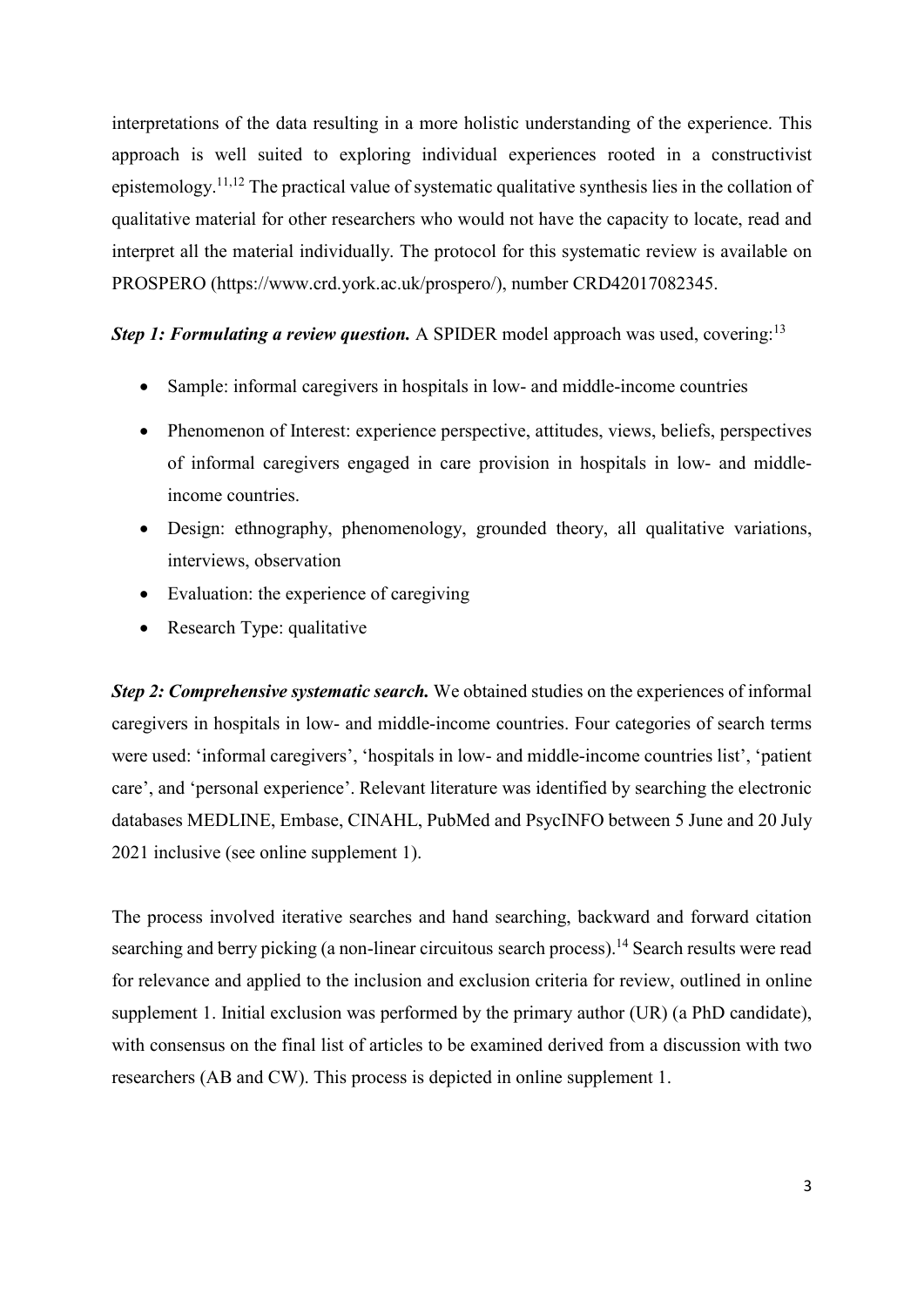*Step 3: Study selection and appraisal***.** Studies meeting the inclusion criteria were appraised using the Critical Appraisal Skills Programme, which is widely used to demonstrate rigour in the quality appraisal of evidence to be synthesised.<sup>12</sup> The purpose of this assessment was to ensure the accurate identification of the explicit elements of quality in qualitative research, avoid drawing unreliable conclusions and consider the degree of reflexivity of the researcher as a hallmark for quality.<sup>9,15</sup> The appraisal was not intended to be a tool for exclusion of studies. That is because research participants' perspectives can be accurately represented even in lowquality studies, and research findings may still be relevant.<sup>16</sup>

*Step 4: Analysing and synthesising findings.* A thematic approach was used to synthesise the qualitative studies. Thematic analysis is a means of analysing and reporting patterns identified within and across data sets. It is flexible in process and can provide insight into the experience of individual and factors influencing their actions.<sup>16</sup>

*Step 5: Quality Control of synthesis output.* For consistent data to be extracted for this systematic review, a qualitative data extraction tool was adapted from an existing National Institute of Clinical Excellence tool. The domains of study setting, objectives, design, data collection and analysis, methods and themes were extracted from the primary research articles. Given the exploratory nature of this systematic review, 'findings' were understood to be 'key concepts' arising from the research findings and other relevant details derived from various parts of the publication.<sup>16</sup> Relevant information included all data related to informal caregivers' experience, perspective, attitudes, views, beliefs, practices regarding patient care provision in hospitals.

Using NVivo software, data were coded (UR) and organised hierarchically into 'coding trees' according to emergent concepts and their relationship to one another. The codes generated were not predefined and faced continual refinement, analysis and critical reflection to check their validity. Codes or 'labels' attached to the data highlighted points of interest to the review and facilitated the identification of conceptual relationships between codes.<sup>17</sup>

*Step 6: Presenting the findings.* Through constant comparison and repeatedly examining data, final themes were isolated across the studies, which were used to formulate synthesised findings. Consensus on each step was reached between UR, AB and CW.

## **Results**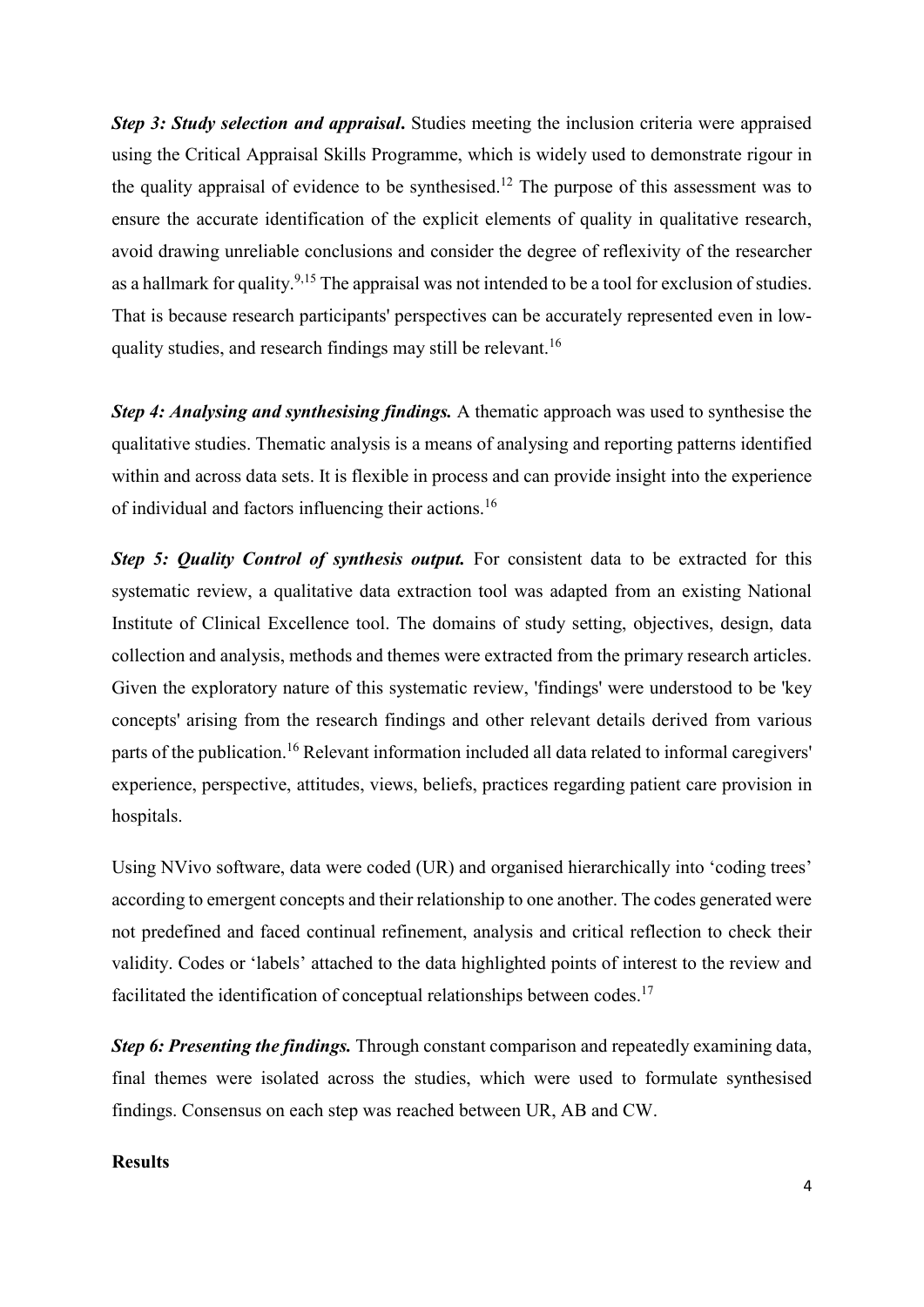One hundred and thirty-two papers were assessed for inclusion, and the final number of papers obtained from all combined strategies was 24. The final list of included studies is given in online supplement 2. Studies retrieved were conducted in a variety of geographical locations: 13 from Sub-Saharan Africa (Malawi (3), Kenya (2), Uganda (2), Ghana (1), Niger (1), Tanzania (1), Lesotho (1), Nigeria (1), Mozambique (1)) five from Bangladesh, two from India, two from Iran, one from Brazil and one from Peru. The studies included 689 caregivers in hospitals across these countries.

The findings of the review led to the construction of three overarching themes: (1) The unwelcome but tolerated guest, (2) Enduring personal sacrifice, and (3) Fulfilling familial obligations. Each is now discussed in detail.

#### *Theme 1: The unwelcome but tolerated guest*

For many informal caregivers being in the hospital meant feeling marginalised as the hospital made little accommodation for their presence. Caregivers perceived that they were undervalued for their contribution yet tolerated out of necessity for cultural and workload reasons. They felt that being an informal caregiver resulted in their being stereotyped as having little knowledge and ability to care for the patient. They felt their sense of power and autonomy was diminished in the hospital environment.

All 24 articles found that hospital environments were ill-equipped to accommodate the presence of informal caregivers. The caregivers lacked good access to bathrooms, showers, potable water and cooking facilities. Frequently, informal caregivers shared beds with patients or slept on the ground outside the hospital.  $5,18-21$  Some informal caregivers reported that hospital conditions deterred patients from seeking timely hospital care. As one informal caregiver in India said: 'Nobody would stay here unless compelled to.'  $21(p89)$ 

This issue was especially problematic for female caregivers, who were the predominant caregivers in the studies (which is consistent with the cultural norms of caring roles).<sup>5,22–24</sup> The gender issues involved in informal caregiving are discussed further below.

The hospital environment became a space where domestic and medical boundaries overlapped, due to the often extended nature of informal caregivers' stays in the hospital. As one caregiver reported: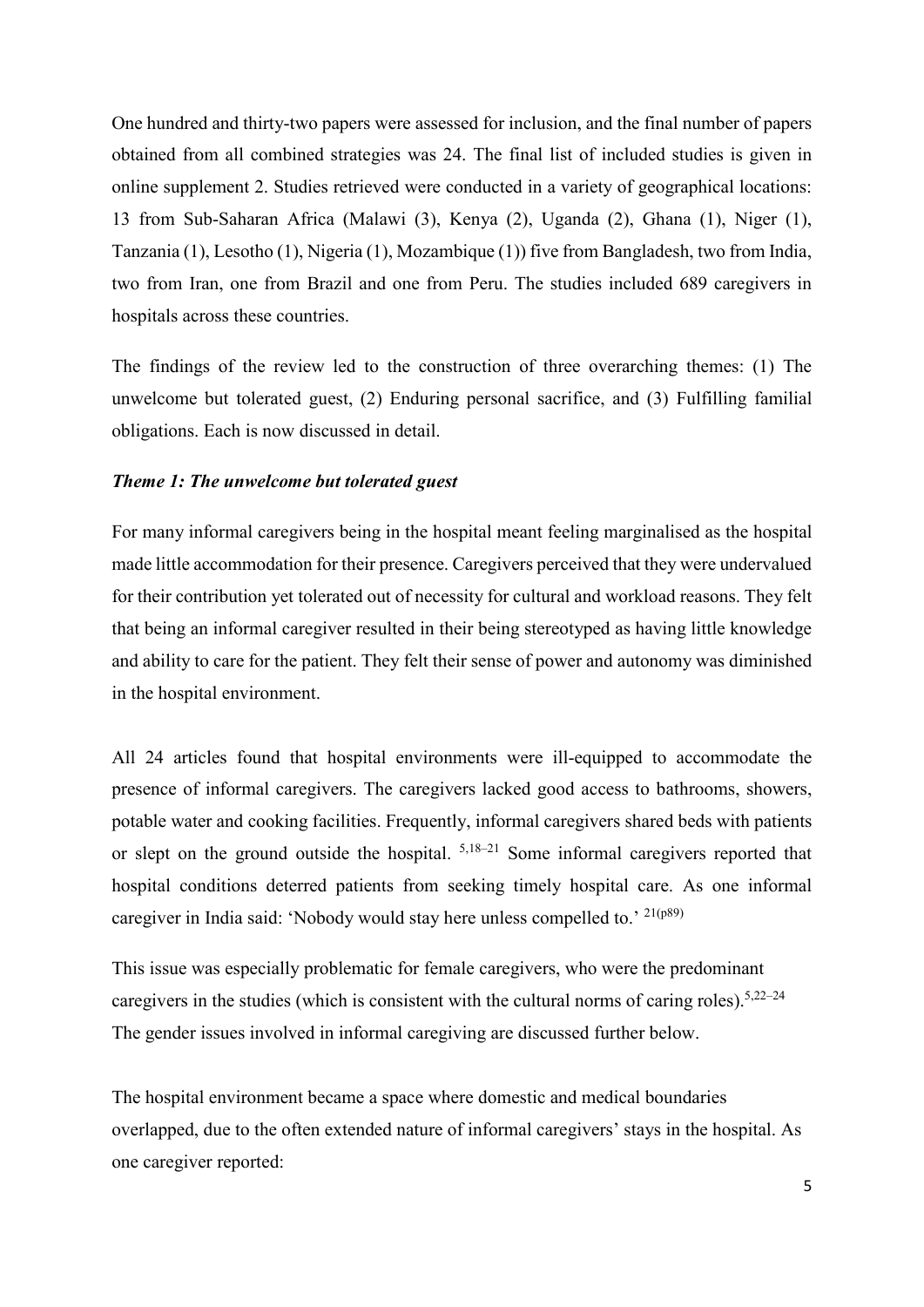All around were signs of home, family, and faith. Family members frequently outnumbered patients on the wards...The trappings of home surrounded hospital beds: food, plastic basins, blankets, clothes, and bibles. $22(p19)$ 

This disorder contributed to caregivers' concerns that patients were living in unhygienic conditions. 5,21,25 Bathrooms were often reported to be contaminated with excrement and generally dirty, even when individuals actually paid to use them. <sup>20,21,25</sup>

The caregivers reported that hygiene supplies were largely absent on the wards, and materials such as gloves and cotton wool were not reliably available.<sup>3,5,22</sup>They had little access to soap for handwashing, even when cleaning up a patient's urine, and felt hampered in providing quality patient care due to these limitations.<sup>26</sup> They often used their own clothes and cloths to clean patients.<sup>3</sup>

The close physical proximity of patients and caregivers risked disease transmission.<sup>3,7,8</sup> One study reported informal caregivers had some, albeit limited, understanding of disease transmission, describing direct contact with contaminated surfaces and waterborne disease as major modes of transmission. <sup>3</sup> This limited understanding was exemplified by a caregiver in Kenya refusing to wear gloves when cleaning blood: 'She is my daughter, what can she give me?'<sup>21(p22)</sup> However, no research reported an informal caregiver having been infected with a hospital-acquired infection through their activities.<sup>7</sup>

The literature identified an implicit reliance on informal caregivers to provide essential patient care.<sup>3,7,27</sup>An informal caregiver in a Ghanaian study noted: 'Some of the basic things that nurses should do, they are looking up to the patient's family to do it'.  $^{28(p7)}$  Yet hospital staff would sometimes protest their presence. One health care worker said, 'informal caregivers interfere in nursing activities; some of them have incomplete information and want to use it.'<sup>8(p883)</sup> Another complained vociferously:

After a hundred relatives have left the ward, the floor looks like a wasteland. It is not surprising, therefore that the ward cleaners always fight with them. While sweeping up the banana peels, nutshells, and empty chip bags, a cleaner told me, 'See what these barbars (barbarians) have done. If you go to the toilet, you will see what they have done there, these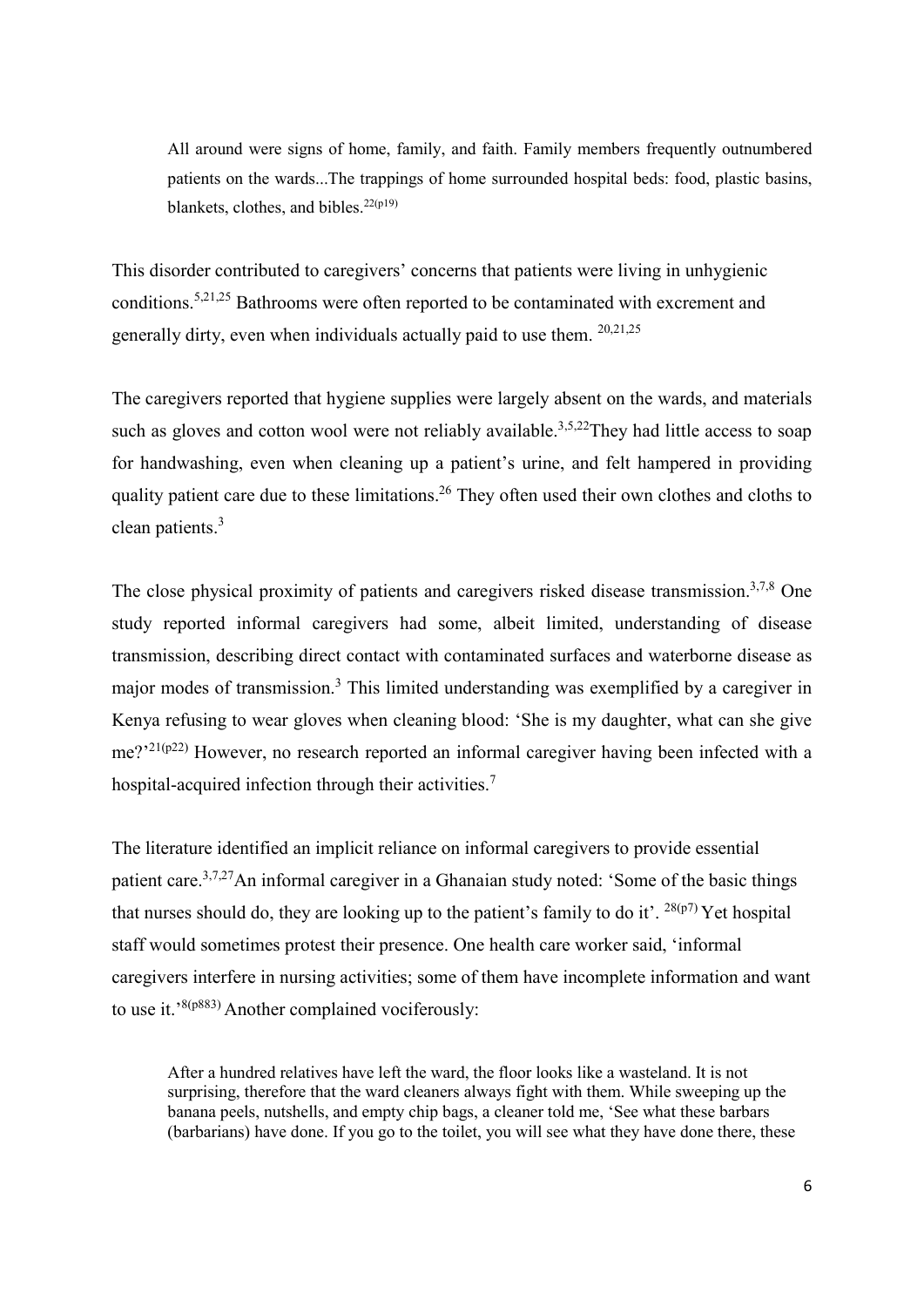stupid attendants of the patients come from the village and do not know how to use a toilet.'<sup>29(p283)</sup>

Personal and intimate care of patients was viewed in some social contexts as degrading to nurses. <sup>4</sup> In some Islamic cultures, physical contact between females and non-family members is prohibited, which interfered with health care workers' willingness to engage in patient interaction.<sup>3,4</sup> Implied here is a reliance on informal caregivers to undertake nurse functions that would otherwise go unperformed due to cultural norms. In Bangladesh, for instance, nurses working night duty carry a cultural stigma of being associated with nighttime commercial sex work, which reduces nurses' 'bride market' value. <sup>3</sup> To reduce the stigma associated with the nursing profession, nurses distance themselves from patients, and patients' relatives become nurse surrogates.<sup>4,7</sup> One informal caregiver said:

I think nurses feel they are superior to poor patients and their carers. They don't like to associate with us because we are poor and dirty. They maintain a distance from these jobs in case their white dress might become dirty.<sup>4(p1171)</sup>

Informal caregivers who felt obliged to perform personal care tasks reported a similar culturally rooted sense of stigma and shame in their role. One caregiver in Nigeria explained that some villagers may become violent given what the caregiver is doing for the caregiver's mother:

In my culture, children are forbidden from seeing the nakedness of their parents. I am sad when I see her exposed body every day. I always remember that it is unacceptable in our culture to see a parent's nakedness. But if I do not provide care for her, who else will? I am afraid for my life because of the repercussions of the taboo on me.  $30(p2629)$ 

The burden of caregiving extended to marital and familial relationships, placing strain on these, with several studies reporting worry and fear about the wellbeing of family at home.<sup>2,24,31,32</sup> As one caregiver reported, 'Sometimes it brings the morale of the family down, especially with the children.' 31(p321)

In several studies, informal caregivers perceived health care workers as strict, uncaring and unwilling to do routine patient care. The caregivers rationalised their role as de facto nurses, performing functions nurses were unwilling to  $\text{do.}^{3,4}$  As one caregiver reported: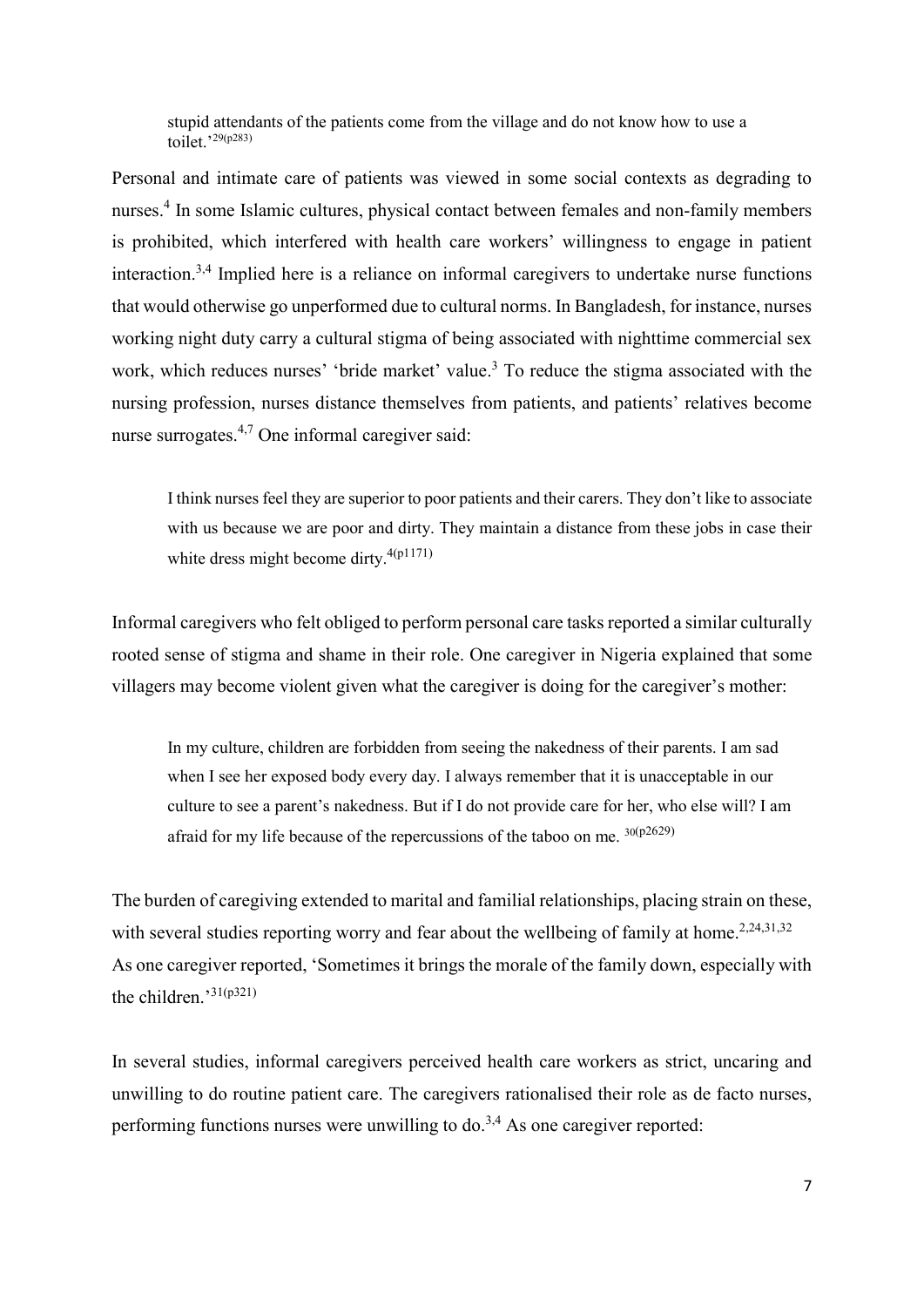They [nurses] think as an educated person these tasks should not be their work, nor should they serve or give personal care to uneducated or poorly educated people.<sup>4(p1171)</sup>

Informal caregivers were frustrated as they felt health care workers did not recognise their contribution to patient care.<sup>18,23,31</sup> The caregivers expressed a desire for a family-centred approach to care, where they would be active participants in decisions, but felt unable to raise this with health workers, who often stereotyped them as incompetent.<sup>24</sup> Some informal caregivers felt reluctant to ask the nurses and doctors questions because they were afraid it would result in a reprimand. As noted in one Malawian study:

It is difficult for us to explain the patient's problem to the nurses; for example, you can tell the nurse the patient's problem, and she will answer, 'you do not listen! Wait for the doctor and tell him', this discourages us to ask anything.  $20(p808)$ 

This fear of reprimand was echoed in other studies where informal caregivers had concerns over patient care, such as worrying that drawing blood frequently would weaken their child, especially when they did not understand why it was necessary.<sup>24,29</sup>

In general, informal caregivers were more likely to criticise nurses', rather than doctors', attitudes towards them. This may be indicative of the fact caregivers interact with nurses with more frequently and that doctors have a higher perceived status. The sense of disempowerment felt by informal caregivers and their subservience to the authority of health workers within the hospital environment featured prominently.<sup>24,27,33</sup> Informal caregivers frequently expressed a desire to feel less marginalised. As one daughter reported:

I just sit here like a robot. Nurses asked me to buy items that my mother needed. They never told me why she needed them. They ordered me to pay for dialysis, laboratory investigations and other things. I don't like it when I do not know the reason behind my actions. I am sad to see myself as a fool being tossed around.<sup>30(p2627)</sup>

Informal caregivers felt they added value to patient care, but that this was unrecognised by health workers, who saw them as poor and uneducated.<sup>7,31</sup>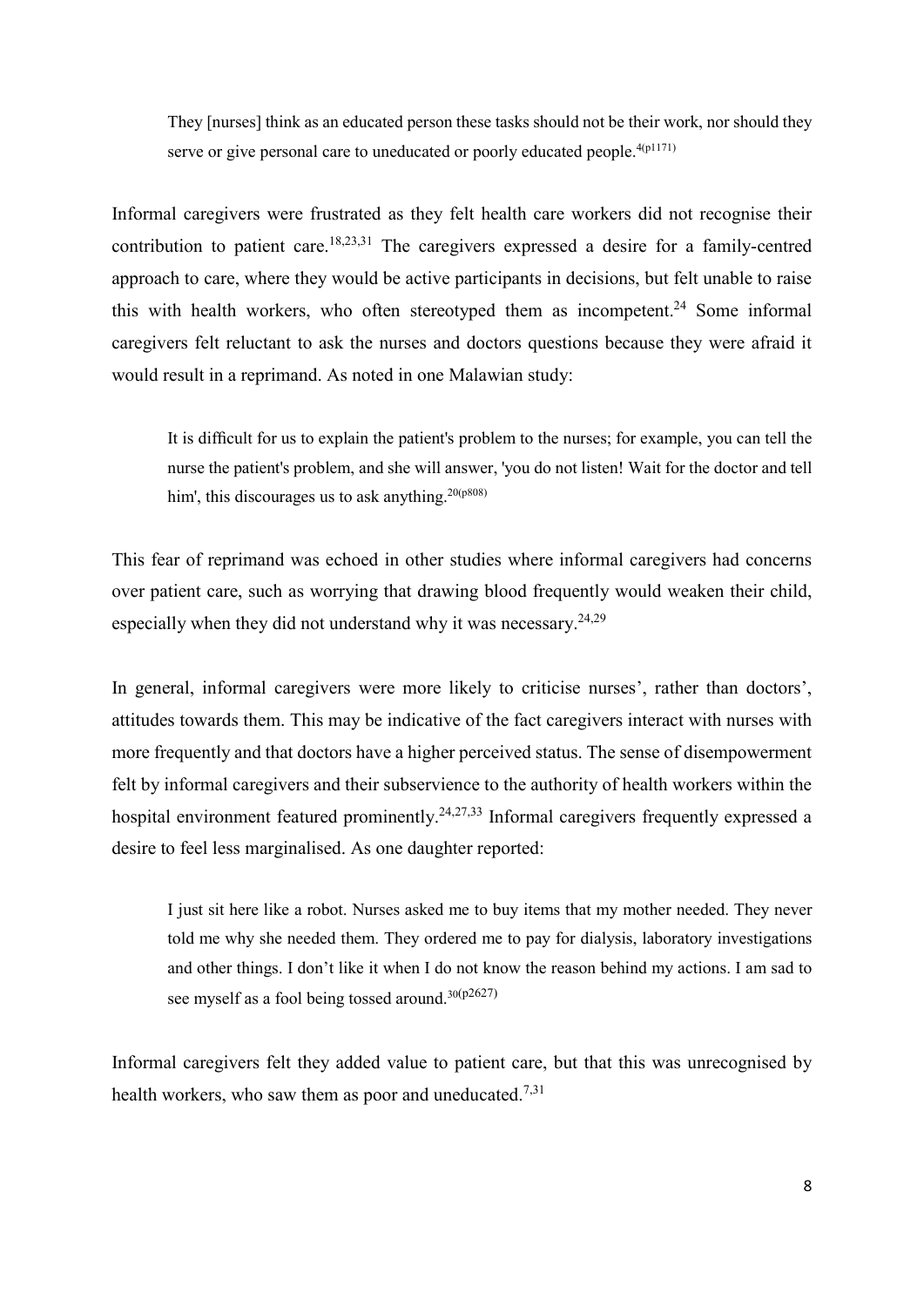## *Theme 2: Enduring personal sacrifice*

For many informal caregivers being in the hospital imposed significant personal sacrifice. Their caregiving role in the hospital negatively impacted their physical, emotional and social wellbeing. The impact of the caregiving experience was not confined within the hospital boundaries; rather, relationships and job prospects outside the hospital also suffered. The caregiving role also carried the burden of various costs.

Informal caregivers experienced physical injuries associated with caregiving, including hip pain and back problems from lifting patients.<sup>34</sup> They faced barriers in accessing nutrition and caring for their personal health when in the hospital. <sup>21</sup> Caregivers described day-to-day care as exhausting and stressful. They frequently experienced fatigue and insomnia, which was particularly pronounced among older caregivers.<sup>18,31,35,36</sup> Integral to the caregivers' emotions was the physical state of the patient they were looking after, the patient's deteriorating health and fear of death. 28,37,38

Prolonged periods of caregiving saw some caregivers experience depressive symptoms such as tiredness, sadness, difficulty sleeping, lack of motivation and suicidal ideation.<sup>30,34,36</sup> Informal caregivers worried that they exacerbated the patient's discomfort, confirmed by a patient's body language or complaints.<sup>37,38</sup> For instance, caregivers caring for HIV and AIDS patients felt discomfort and repulsion when dealing with the patients' bodily fluids, and feared the patients would misinterpret this as an unwillingness to help.<sup>37</sup> They also were stressed by the uncertainty over a patient's condition, the patient's physical condition and unknown HIV status. <sup>37</sup> One caregiver said:

I was using those Dettols [disinfectants], but I am worried that I could be having it [HIV] already. Maybe he has infected me. I am worried that I have it because I did not protect myself when I was touching all that stuff and bathing him…no one gave me the gloves, not even the nurse at the hospital.<sup>37(p23)</sup>

The death of a loved one were traumatic for some informal caregivers and contributed to their emotional burden. 23,36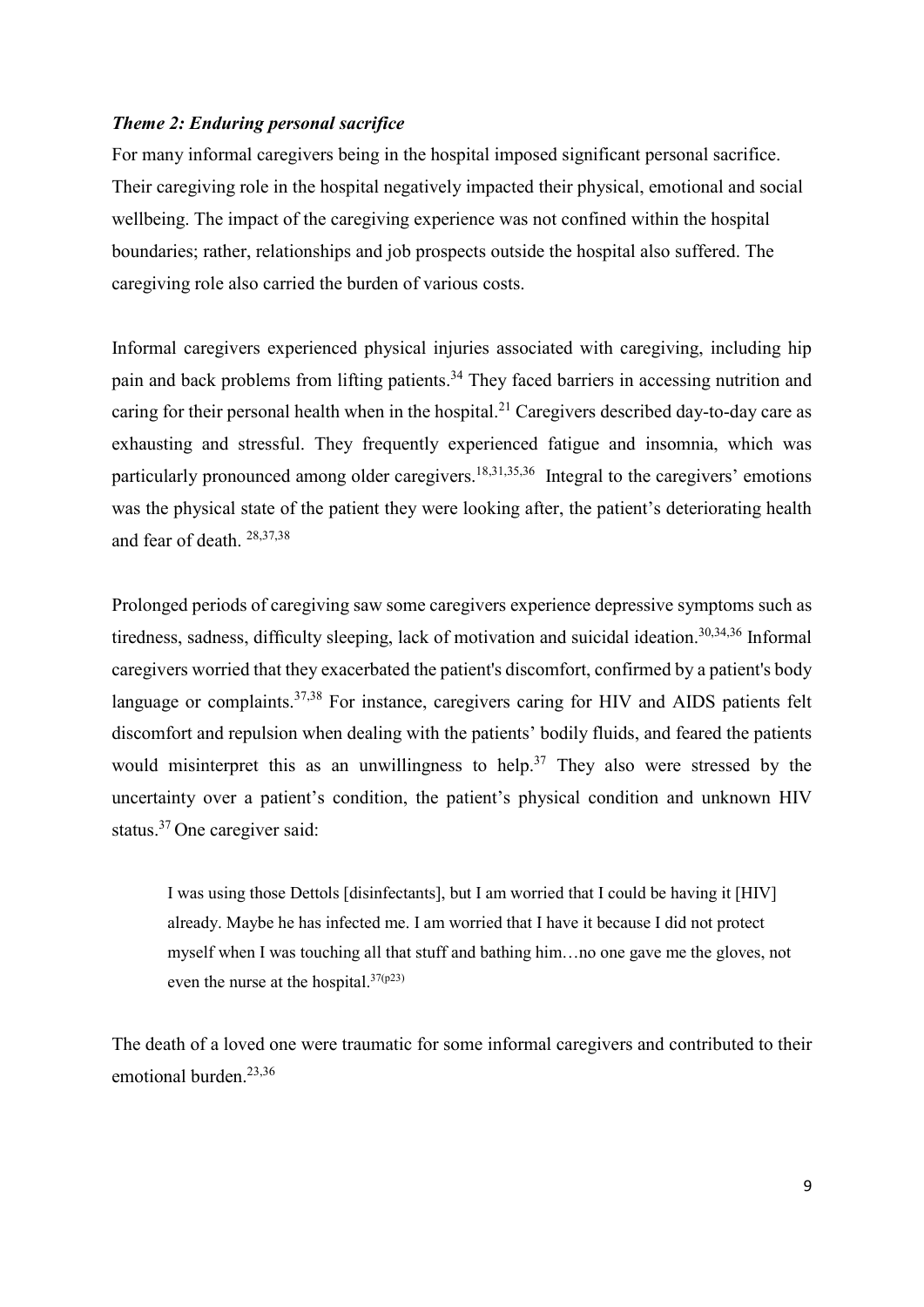Caregivers described how caregiving had imposed restrictions on their lives and prevented them from engaging in social activities.<sup>30</sup> Stressors included a lack of independence and time to engage in social activities due to their having to be at the hospital.<sup>34</sup> Social isolation included loneliness, conflicts with other family members regarding decisions, lack of support from the broader family, being unable to undertake other regular social activities (such as playing with their children), and having to put their social life on hold.<sup>23,24,31,34</sup>

Often mentioned was the impact on the informal caregiver's ability to earn a livelihood. Most caregivers stopped working altogether in order to care for their family members. As one explained:

I abandoned my search for [a] job because I have to provide care. I felt that my future plan has been jeopardised since it is impossible for me to apply for a job from the hospital environment. My colleagues are employed and making future plans while I am here providing care.<sup>30(p2627)</sup>

Informal caregivers faced difficulties in balancing their professional, family, and caregiving roles, as they were unable to be physically present in all places. 21,31,32 Several mothers reported concerns of being unavailable to care for other children at home while others brought young infants to the hospital to remain with them.<sup>21,31,32</sup> Some informal caregivers began looking after the children of the sick patient, extending their role beyond the hospital. One Ugandan caregiver providing care for her widowed HIV-positive sister reported she cared for 20 children at home, including her sister's children.<sup>31</sup> Caregiving had impacts on marital relationships, with several studies reporting worry and fear about the wellbeing of spouses at home.<sup>21,31,32</sup>

Informal caregivers bore significant financial burdens due to caregiving.<sup>23</sup> Being unable to work, many were wholly dependent on the financial support of other family members (who sometimes failed to do so consistently). Caregivers assumed responsibility for the expenses associated with care, including the cost of drugs, food, transport to the hospital and other associated costs. Informal caregivers mostly relied on collective financial support from family networks to meet these costs. 18,20,31,34 In Nigeria, one informal caregiver noted: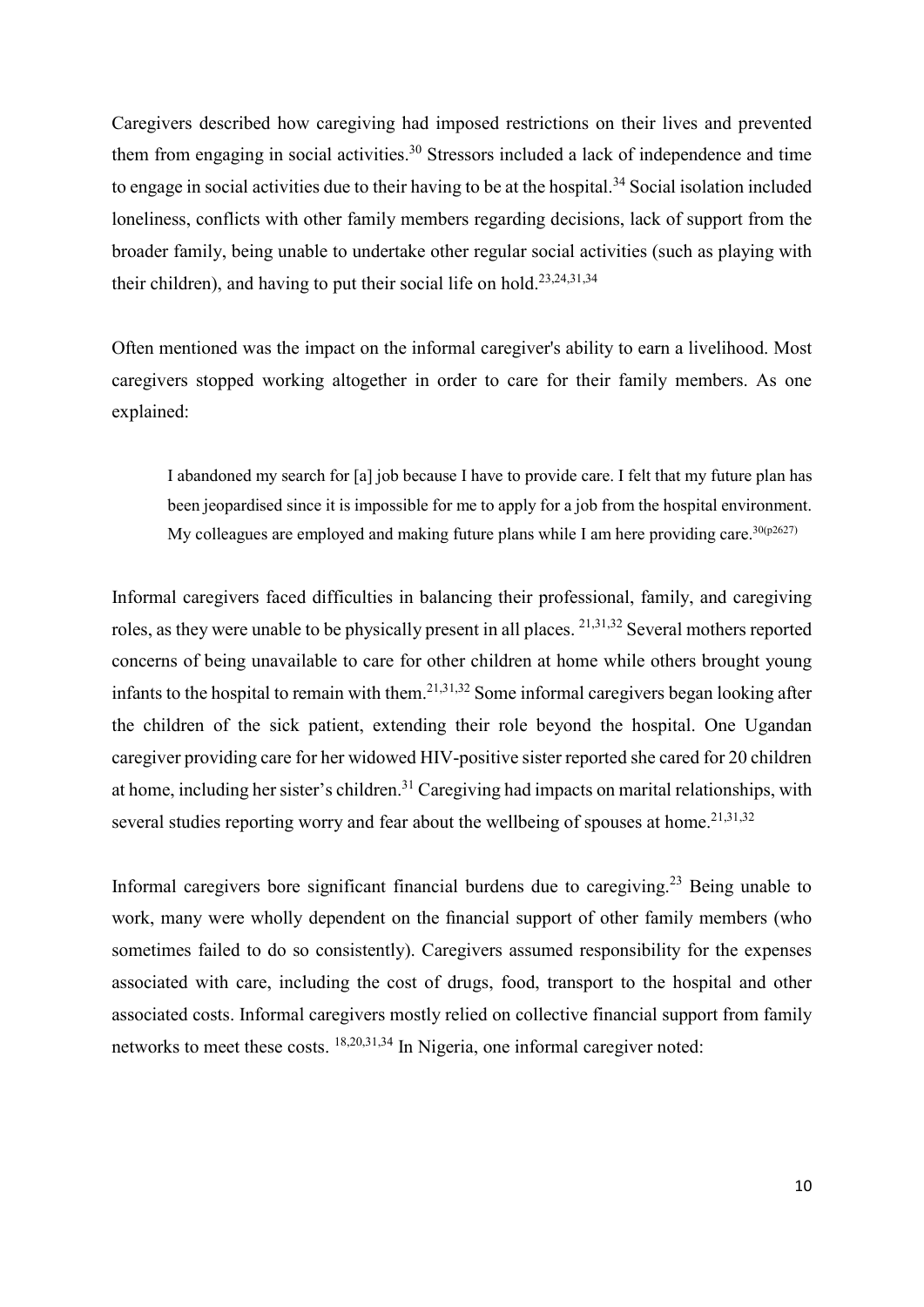I sleep outside on the veranda within the hospital with other family caregivers…I couldn't afford the hostel fee; if I pay the hostel fee, it may affect our ability to buy drugs, so I sleep outside. 28(p6)

#### *Theme 3: Fulfilling familial obligations*

For many informal caregivers being in the hospital meant they were fulfilling what they regarded as an inevitable role and duty. In some cases, this made it easier for caregivers to adapt to the caregiving role. It also fostered closer relationships and empathy for their patients. But in other cases, it brought an additional strain to the relationship.

Most studies identified familial obligation as the reason a caregiver took on the caregiving role.<sup>30,363</sup> A healthy caregiver-patient relationships strengthened the informal caregiver's ability to fulfil their role.<sup>31,36</sup> Time the caregiver spent with the patient promoted a closer relationship between them, particularly when caregiving was prolonged.<sup>30</sup> There was a sense of pride among informal caregivers at being able to perform a caregiving role for their family member, strengthening the relationship. As a wife caring for her husband commented:

I feel fulfilled that I am able to provide care to my husband...of 30 years...The type of care I provide for him makes him happy, and it has strengthened our love for each other.<sup>30(p2629)</sup>

Caregivers empathised with their patients, notably when the patient was in pain. Empathy was particularly pronounced in a maternal-child relationship. As one 71-year-old woman caring for her son said: 'I'd rather die just to save him.'<sup>31(p321)</sup>

When patients were resistant to receiving care, the informal caregiver-patient relationship suffered. Informal caregivers described some patients as 'difficult'<sup>34(p36)</sup> 'demanding'<sup>34(p36)</sup> and  $\cdot$ bad-tempered<sup>34(p36)</sup> and noted they refused medication or personal care. Informal caregivers who experienced this felt anger, frustration and stressed.<sup>37</sup>

Women primarily fulfilled the caregiving role. Males typically only undertook caregiving when it would impractical for the women to do so (for instance, the women had to look after young children or were physically incapable of doing caregiving work).<sup>22,29,32</sup> But a Bangladeshi study found the male informal caregivers cared for male patients. This is because it would be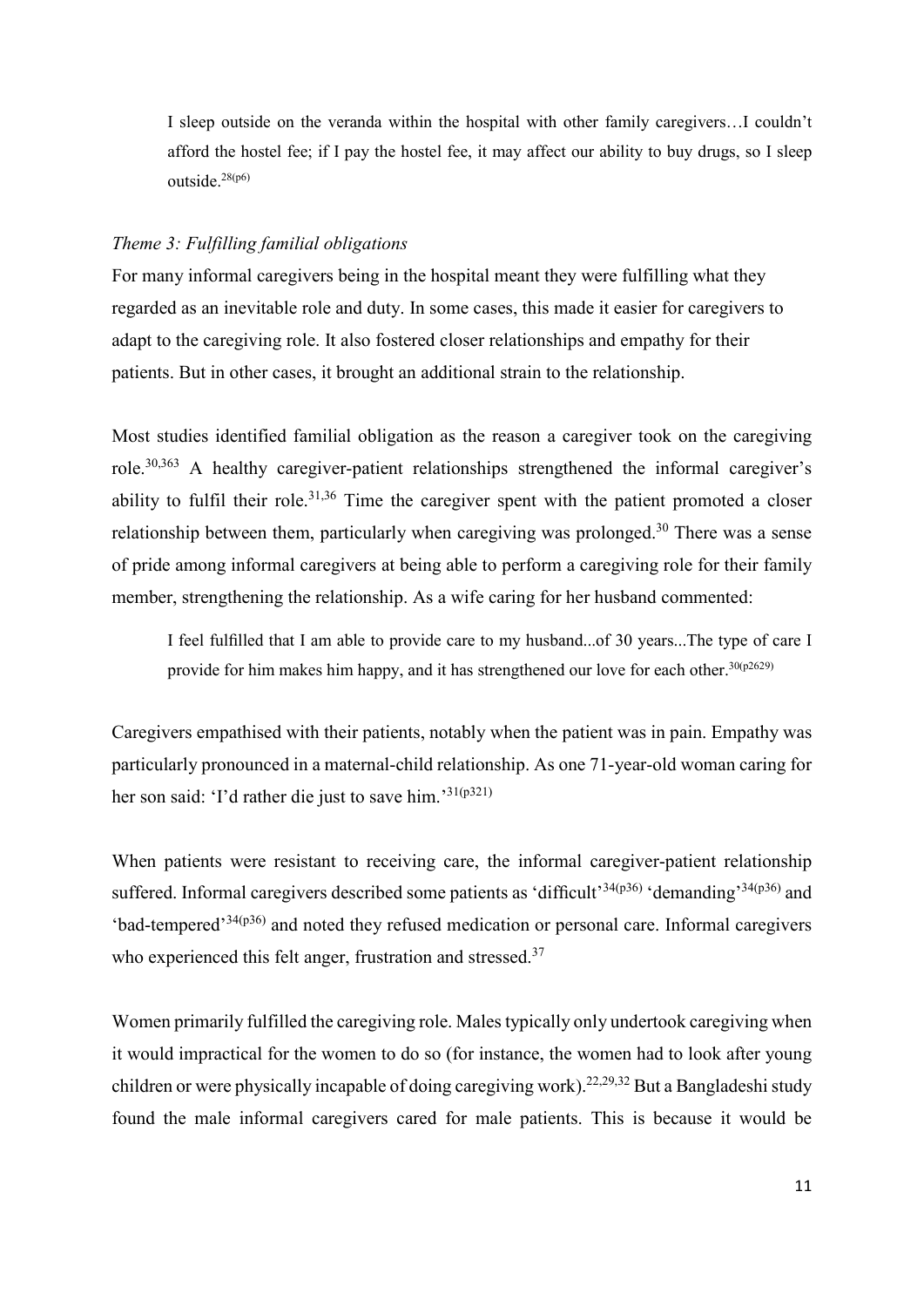inappropriate for women to stay in a male hospital ward as that would breach the practice of purdah (seclusion of females from males and strangers).<sup>29</sup>

In some cases, fulfilling this familial duty led caregivers to accept the role with a sense of positive wellbeing.<sup>24,27,29,31</sup> Informal caregivers were positively influenced by previous caregiving experience.<sup>28</sup> Gaining skills as a caregiver led to enhanced feelings of confidence, further increasing the ease with which they adapted to the role.<sup>7,21</sup> Closely linked to confidence were feelings of resilience brought about by the acquisition of new skills, as described by one informal caregiver in India:

Baba (father) always took all major decisions, related to managing finances, property, major family decision. Now that he is not well, I am learning to manage those.<sup>21(p88)</sup>

Coping strategies which supported ease of adapting to the caregiving role included a positive attitude to the situation, achieved through good humour and avoiding seeing caretaking as an obligation.<sup>28,36</sup> One caregiver explained that sharing caregiving responsibilities helped her have a more autonomous life, reducing the emotional burden of caregiving.<sup>34</sup> Informal caregivers used religion, spirituality, prayer and meditation as sources of strength and resilience to manage anger and anxiety. 31,34,39

Informal caregivers came to rely on other informal caregivers as a source of support. They developed a social bond at the hospital and took responsibility to notify each other in case of an emergency, ensuring that the absent caregiver had time for rest.<sup>21</sup> According to one Bangladeshi informal caregiver:

We (family caregivers) stay here (in-patient ward) like a family. If one family caregiver has to go to call the nurse and leaves their patient alone, I stay near that patient and keep an eye on him or her.<sup>3(p308)</sup>

## **Discussion**

Our findings provide a consistent account of the distinctive experience of informal caregivers providing care to family members in hospitals in low- and middle-income countries.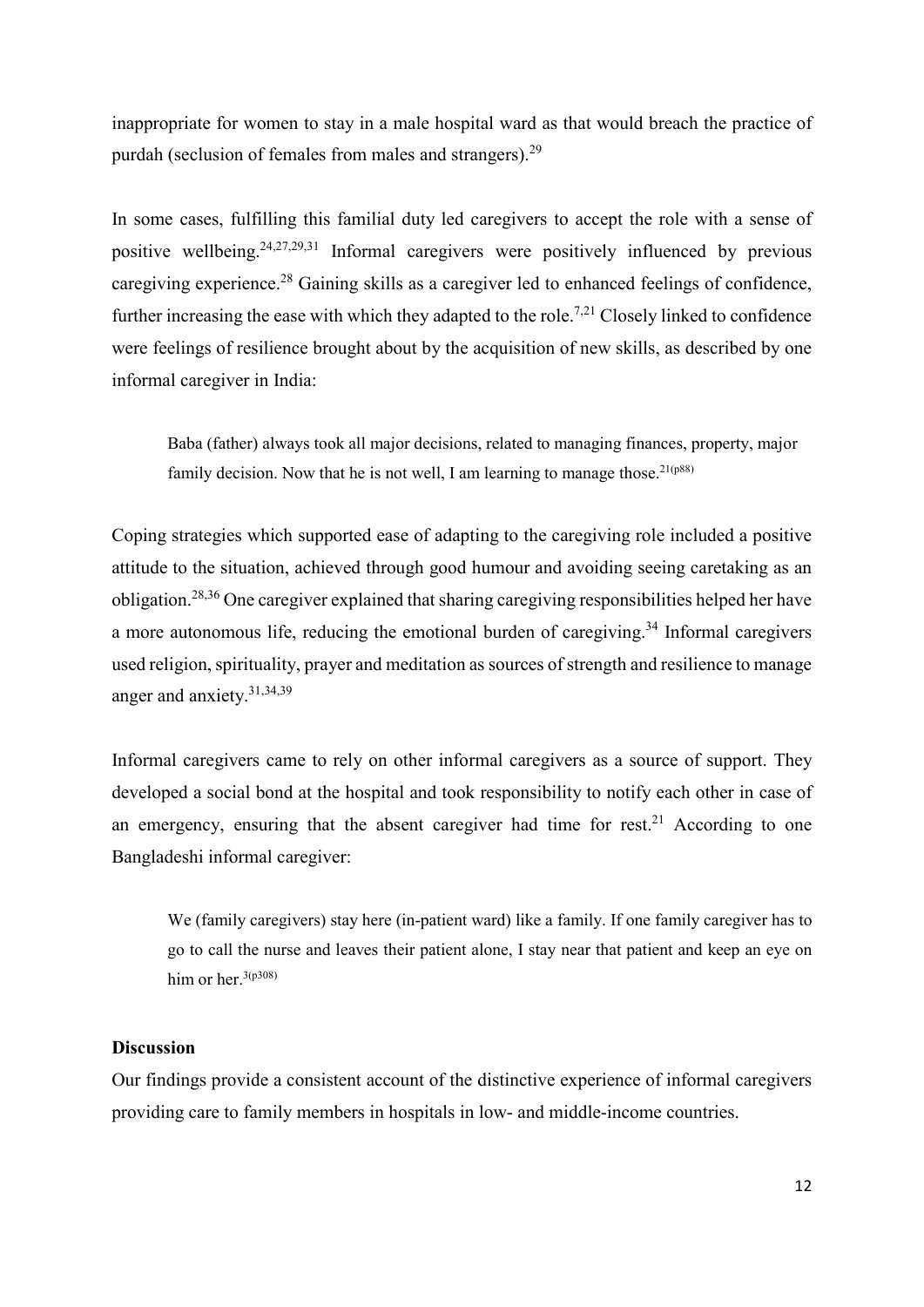The first theme, the unwelcome but tolerated guest, highlights the fact that informal caregivers are an essential, albeit frequently unrecognised, group of care providers in hospitals in low- and middle-income countries. Underpinning this is the lack of power the informal caregiver has in the hospital context, with little influence over decision-making in patient care. 40

There are considerable advantages in involving family members in patient care, and these are associated with a range of positive outcomes, including reducing the stress of providing such care, improving patient empowerment and improving relationships with health care workers.<sup>41</sup> But informal caregivers perceived health care workers as apathetic towards their caregiving contributions. Hospitals should support and upskill informal caregivers. The unskilled provision of patient care is consistently associated with poorer patient outcomes, and the need for improved health literacy is most acute in low- and middle-income countries. 42

Adding informal caregivers to patients' care team may open up access to better resources, protections and education for the health system.<sup>35,43</sup> Legislation has been suggested in Cambodia to cover how nurses should supervise unqualified service providers. <sup>44</sup> Similar laws could be considered elsewhere.

The second theme, enduring personal sacrifice, emphasises the stressful burden of undertaking informal caregiving. 41,45 This is consistent with the theoretical framework of the Stress Process Model, which identifies caregiver stress as a complex response to internal and external demands affecting psychological, relational, and social resources interactions. <sup>36</sup> While the burden of caregiving is a universal experience, its effects may be most acutely felt when considered against in a context of poverty and other pre-existing stressors. The need to develop and integrate psychosocial interventions - such as peer support, and stigma- and anxietyreduction programmes - is vital to support caregivers to continue their role.<sup>45</sup>

The direct and indirect financial costs associated with caregiving are likely to have a more pronounced impact in low- and middle-income countries.7,31 Moreover, continued future reliance on the informal caregiver group to provide patient care cannot be assured in modern contexts where urban migration for employment and women working outside the home may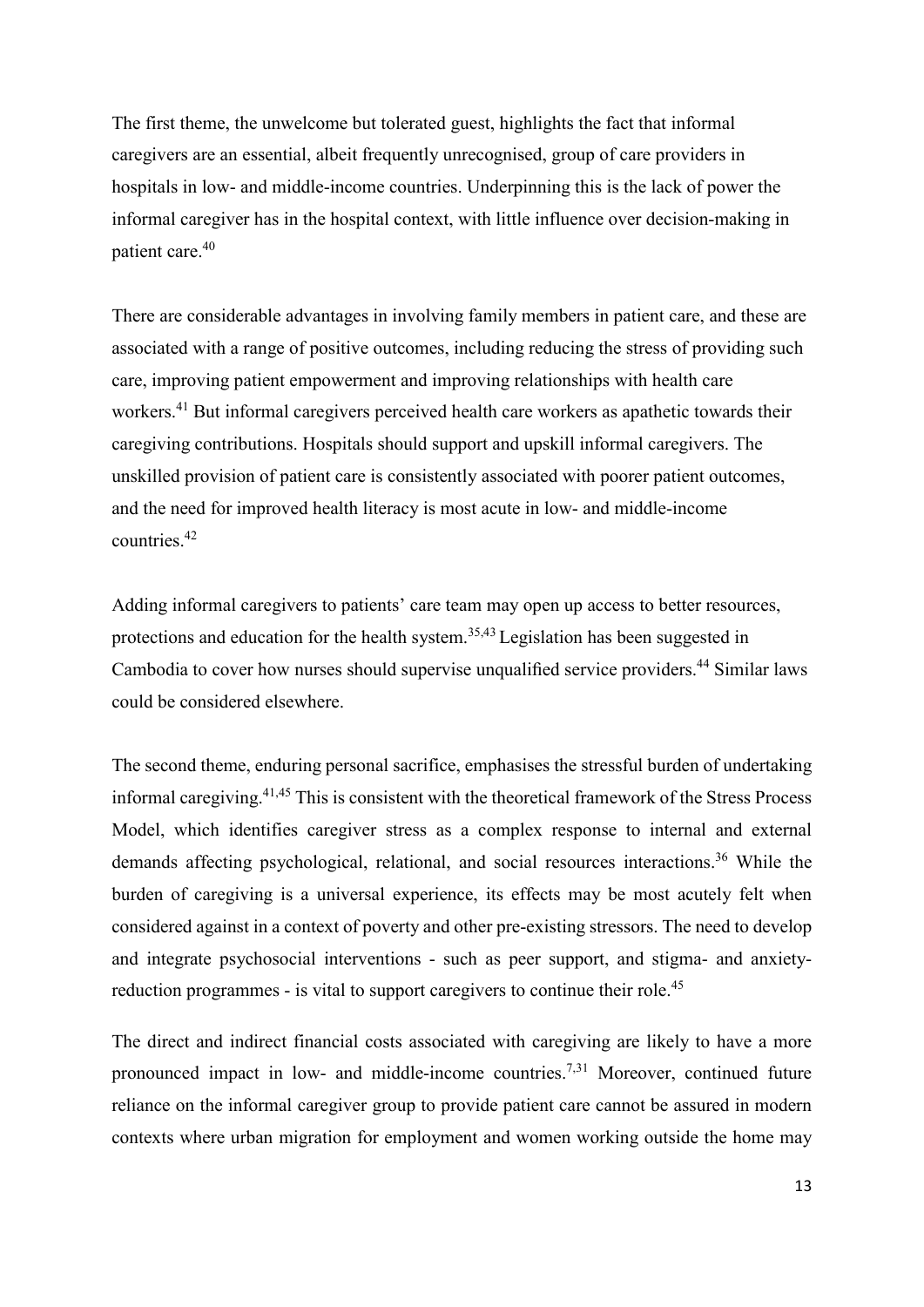reduce the future availability of informal caregivers.<sup>31,45,46</sup> Financial support for informal caregivers - including to cover accommodation, meals and transport - could be considered.<sup>41</sup>

The third theme, fulfilling familial obligations, reflects the sense of duty among caregivers and their ability to adapt to their role. Indeed, caregivers can find the role rewarding and life enhancing.23,30Caregivers seek out family support, forge alliances with other caregivers and use spiritual practices as strategies to cope with the role.<sup>31,47</sup> To maintain a good quality relationship between the caregiver and patient, support programmes have been effective in reducing caregiver distress and fostering higher self-esteem among caregivers.<sup>49</sup>

Informal caregivers are frequently women. This potentially exacerbates an enduring gender inequality in low- and middle-income countries by perpetuating a system that prevents women entering paid employment and, instead, leaves them in poverty.<sup>48</sup> Gendered relations of caregiving need to be addressed in policies and practices for caregiving to reduce the impact on women and account for the responsibilities of traditional roles of women in many of the countries. 48

One gap in the literature is the lack of research into informal caregivers' potential exposure to disease. The occupational risk of disease transmission among health care workers is well established, but a similar risk may exist among informal caregivers who perform patient care.<sup>49</sup> The patient care practices caregivers perform, their exposure to the hospital environment and lack of access to infection prevention and control infrastructure, as well as their limited understanding of disease transmission and preventative practices, may leave caregivers exposed to greater risk of infection. No study in this review reported whether an informal caregiver was exposed to or transmitted an infectious agent while in a hospital. Indeed, lowand middle-income countries frequently lack the necessary laboratory support and hospitalacquired infection surveillance systems necessary for hospital-associated infection reporting.<sup>49</sup> Several studies elsewhere have acknowledged the role of family members as contributors to hospital transmission of disease.<sup>50</sup> In today's context of the COVID-19 pandemic and emerging pathogens, adherence to best infection prevention and control principles by all people in hospitals is essential. This must include informal caregivers.

This review did not explore the perception of health care workers towards informal caregivers, how that may influence the development of a better therapeutic relationship to support the patient and how willing health care workers would be to being informal caregiver educators.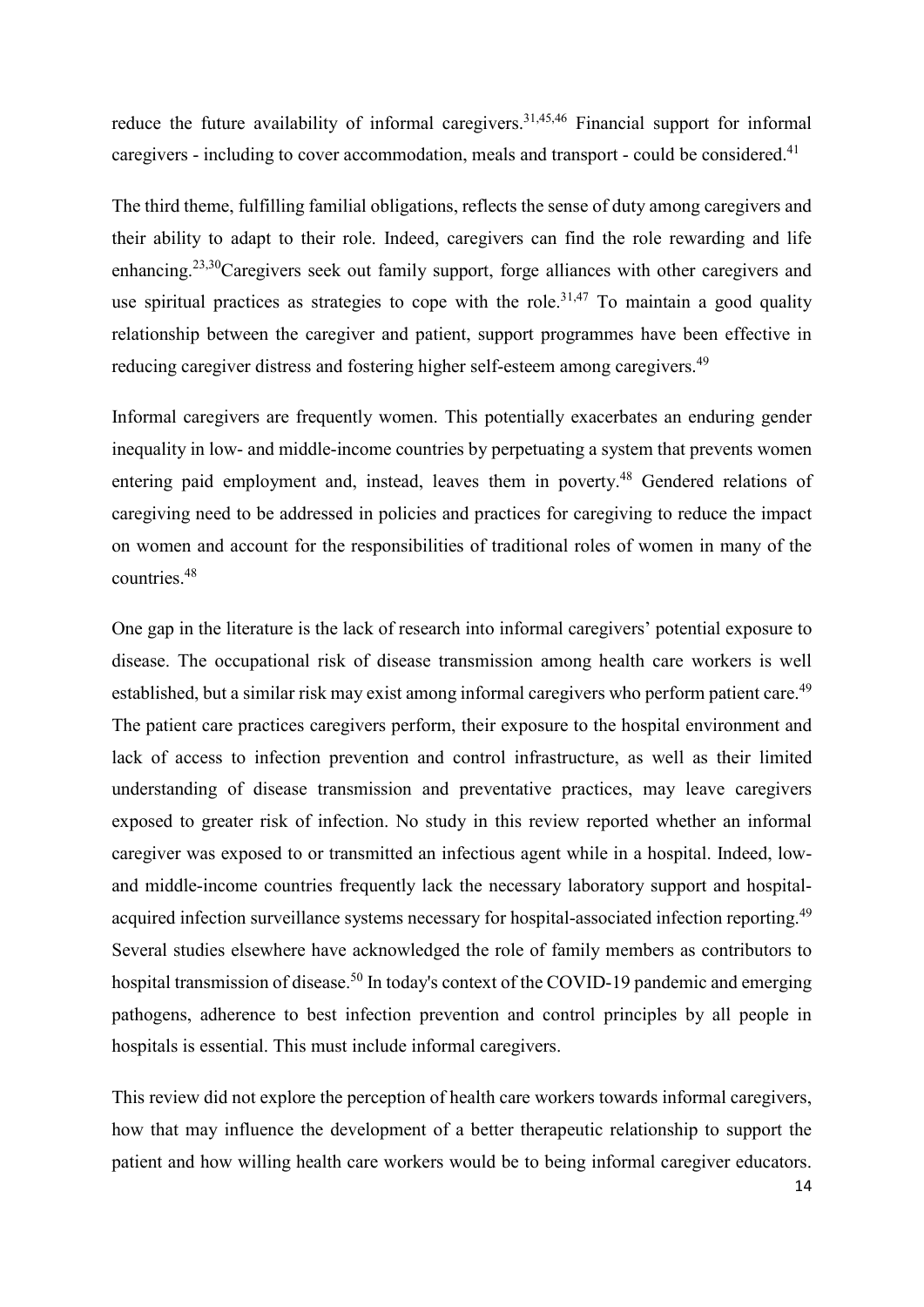This is an area for further research to inform appropriate educational and supportive interventions.

### **Limitations**

There are four main limitations to this study. First, although the included studies had a broad geographical range, many countries where informal caregivers are typical were underrepresented or did not appear at all.

Second, our study was obliged to focus on interview-based research rather than observation. That is because the majority of the included studies used in-depth interviews or focus groups as their data collection method. Only eight studies adopted observation as a component of their data collection.<sup>3,18,21,22,26,27,29,33</sup>There can be differences between what interviewees selfreport and what an independent researcher observes. This indicates a need for additional observational qualitative research to further understand the experience of the informal caregiver.

Third, the rigorous Critical Appraisal Skills Programme tool used for analysing the included studies can only assess the reporting of these studies, rather than how they were conducted. Our study therefore required a subjective judgment that the studies did accurately reflect the perspectives of the research participants.<sup>12</sup>

Fourth, our study did not include any research on caregiver restrictions that may have been imposed due to the COVID-19 pandemic. The importance of the informal caregiver role as a potential bridging population between the hospital and the community in view of COVID-19 and other forms of infection warrants further research.

# **Conclusions**

Informal caregivers perform an essential caregiving role in hospitals in low- and middleincome countries but occupy a peripheral and voluntary space in the hospitals. In countries where a critical shortage of health care workers and a cultural reliance on informal caregivers persists, continuing to devalue them within the health system may be detrimental to patient outcomes and negatively affect the broader population health and health system. There is a clear need to support informal caregivers so that they can perform their role safely.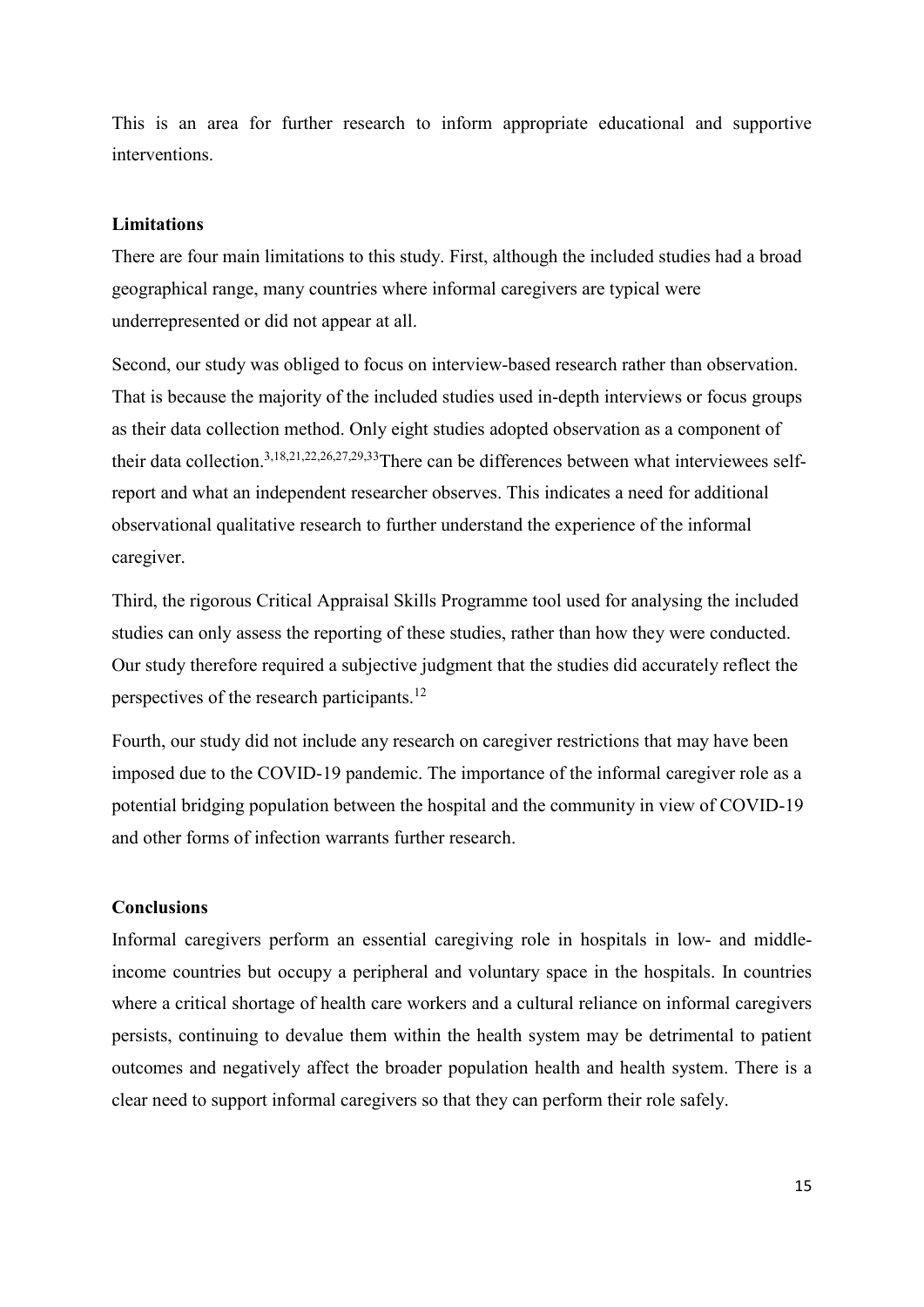## **References**

- 1. Basu L, Frescas R, Kiwelu H. Patient guardians as an instrument for person centered care. *Global Health*. Epub ahead of print 2014. DOI: 10.1186/1744-8603-10-33.
- 2. Kipp W, Tindyebwa D, Rubaale T, et al. Family caregivers in rural Uganda: the hidden reality. *Heal Care Women Int* 2007; 28: 856–871.
- 3. Islam MS, Luby SP, Sultana R, et al. Family caregivers in public tertiary care hospitals in Bangladesh: risks and opportunities for infection control. *Am J Infect Control* 2014; 42: 305–310.
- 4. Hadley MB, Blum LS, Mujaddid S, et al. Why Bangladeshi nurses avoid 'nursing': Social and structural factors on hospital wards in Bangladesh. *Soc Sci Med* 2007; 64: 1166–1177.
- 5. Hoffman M, Mofolo I, Salima C, et al. Utilization of family members to provide hospital care in Malawi: the role of Hospital Guardians. *Malawi Med J J Med Assoc Malawi* 2012; 24: 74–78.
- 6. World Health Organization. *WHO centre for Health development Ageing and Health technical report, A Glossary of Terms for Community Health Care and Services for Older Persons,*. 2004.
- 7. Park JY, Pardosi JF, Seale H. Examining the inclusion of patients and their family members in infection prevention and control policies and guidelines across Bangladesh, Indonesia, and South Korea. *Am J Infect Control* 2020; 48: 599–608.
- 8. Amiresmaili M, Emrani Z. Informal caregivers in hospitals: Opportunities and threats. *Int J Health Plann Manage*. Epub ahead of print 2018. DOI: 10.1002/hpm.2543.
- 9. Carroll C, Booth A, Cooper K. A worked example of 'best fit' framework synthesis: A systematic review of views concerning the taking of some potential chemopreventive agents. *BMC Med Res Methodol* 2011; 11: 29.
- 10. Sandelowski M, Barroso J. Searching for and Retrieving Qualitative Research Reports. In: Sandelowski M, Barroso J (eds) *Handbook for synthesizing qualitative research*. New York, NY: Springer, 2007.
- 11. Mays N. Qualitative research in health care: Assessing quality in qualitative research. *BMJ* 2000; 320: 50–52.
- 12. Long HA, French DP, Brooks JM. Optimising the value of the critical appraisal skills programme (CASP) tool for quality appraisal in qualitative evidence synthesis. *Res Methods Med Heal Sci*. Epub ahead of print 2020. DOI: 10.1177/2632084320947559.
- 13. Cooke A, Smith D, Booth A. Beyond PICO: The SPIDER tool for qualitative evidence synthesis. *Qual Health Res*. Epub ahead of print 2012. DOI: 10.1177/1049732312452938.
- 14. Finfgeld-Connett D, Johnson ED. Literature Search Strategies for Conducting Knowledge-building and Theory-generating Qualitative Systematic Reviews: Discussion Paper. *J Adv Nurs* 2013; 69: 194.
- 15. Whittemore R, Knafl K. The integrative review: Updated methodology. *J Adv Nurs* 2005; 52: 546– 553.
- 16. Thomas J, Harden A. Methods for the thematic synthesis of qualitative research in systematic reviews. *BMC Med Res Methodol* 2008; 8: 45.
- 17. Boyatzis R. Thematic Analysis and Code Development. *Transforming Qualitative Information*.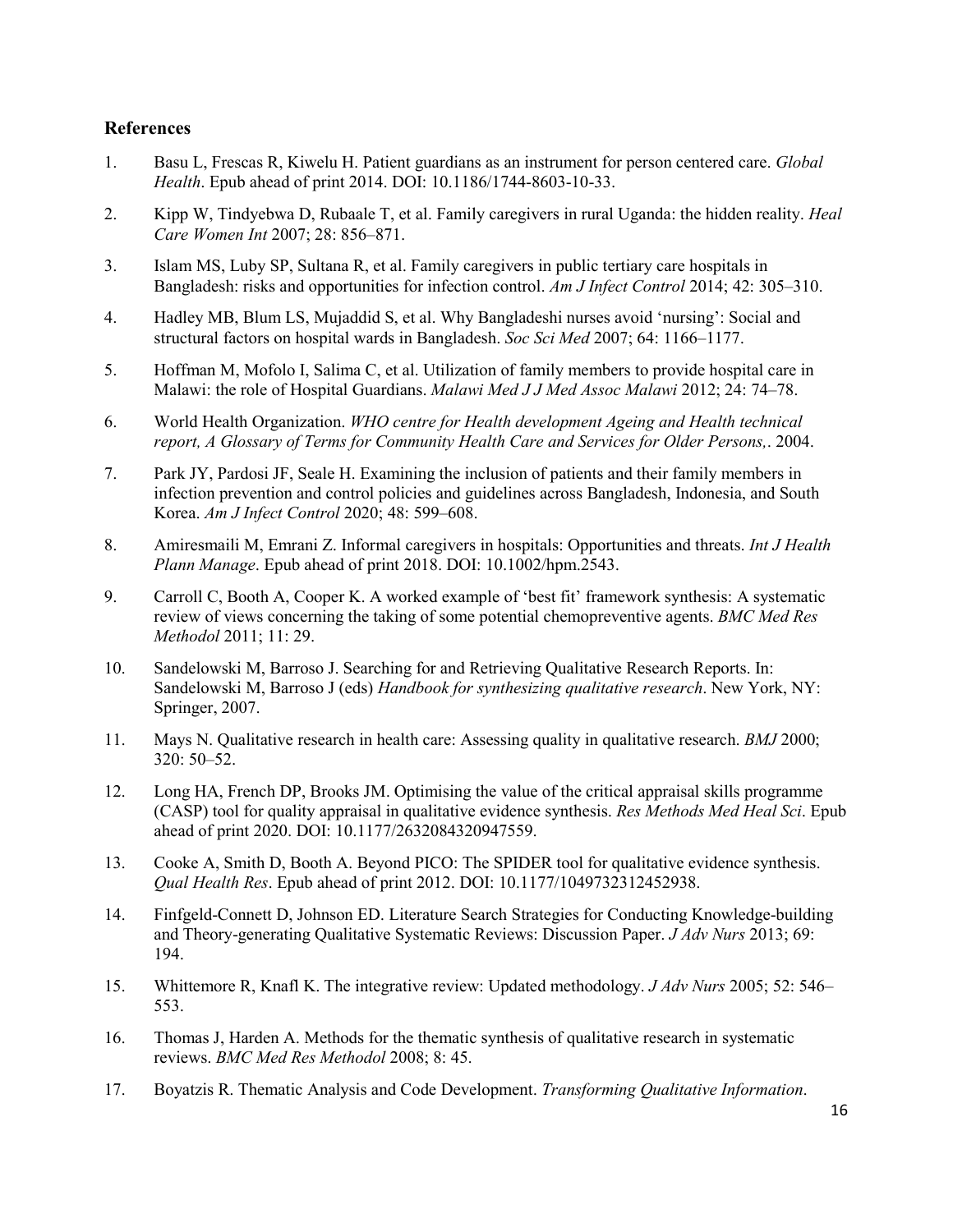- 18. Eslami AA, Rabiei L, Shirani M, et al. Dedication in caring of hemodialysis patients: Perspectives and experiences of Iranian family caregivers. *Indian J Palliat Care* 2018; 24: 486–490.
- 19. Raveesh BN, Pathare S, Noorthoorn EO, et al. Staff and caregiver attitude to coercion in India. *Indian J Psychiatry* 2016; 58: S221–S229.
- 20. Mwangi R, Chandler C, Nasuwa F, et al. Perceptions of mothers and hospital staff of paediatric care in 13 public hospitals in northern Tanzania. *Trans R Soc Trop Med Hyg* 2008; 102: 805–810.
- 21. Bhattacharyya T, Chopra Chatterjee S. Experience of family caregivers of hospitalized older people in Kolkata, India. *Int J Health Plann Manage*. Epub ahead of print 2020. DOI: 10.1002/hpm.2933.
- 22. Brown H. Hospital domestics: Care work in a Kenyan Hospital. *Sp Cult* 2012; 15: 18–30.
- 23. Jagannathan A, Thirthalli J, Hamza A, et al. Predictors of family caregiver burden in schizophrenia: Study from an in-patient tertiary care hospital in India. *Asian J Psychiatr* 2014; 8: 94–98.
- 24. Israëls T, Chirambo C, Caron H, et al. The guardians' perspective on paediatric cancer treatment in Malawi and factors affecting adherence. *Pediatr Blood Cancer* 2008; 51: 639–642.
- 25. Oyeyemi AS, Oladepo O, Adeyemi AO, et al. The potential role of patent and proprietary medicine vendors' associations in improving the quality of services in Nigeria's drug shops. *BMC Health Serv Res* 2020; 20: 567.
- 26. d'Alessandro E. Human activities and microbial geographies. An anthropological approach to the risk of infections in West African hospitals. *Soc Sci Med* 2015; 136–137: 64–72.
- 27. Söderbäck M, Christensson K. Family involvement in the care of a hospitalised child: a questionnaire survey of Mozambican family caregivers. *Int J Nurs Stud* 2008; 45: 1778–1788.
- 28. Aziato L, Adejumo O. Psychosocial Factors Influencing Ghanian Family Caregivers in the Post operative care of their hospitalised Patients. *Afr J Nurs Midwifery* 2015; 16: 112–124.
- 29. Zaman S. Poverty and violence, frustration and inventiveness: hospital ward life in Bangladesh. *Soc Sci Med* 2004; 59: 2025–2036.
- 30. Oyegbile YO, Brysiewicz P. Family caregiver's experiences of providing care to patients with End-Stage Renal Disease in South-West Nigeria. *J Clin Nurs* 2017; 26: 2624–2632.
- 31. Streid J, Harding R, Agupio G, et al. Stressors and resources of caregivers of patients with incurable progressive illness in sub-saharan africa. *Qual Health Res* 2014; 24: 317–328.
- 32. Paget A, Mallewa M, Chinguo D, et al. 'It means you are grounded' caregivers' perspectives on the rehabilitation of children with neurodisability in Malawi. *Disabil Rehabil* 2016; 38: 223–234.
- 33. Zaman S. Beds in a Bangladeshi hospital. *Med Anthropol*; 18.
- 34. Pesantes MA, Brandt LR, Ipince A, et al. An exploration into caring for a stroke-survivor in Lima, Peru: Emotional impact, stress factors, coping mechanisms and unmet needs of informal caregivers. *eNeurologicalSci* 2017; 6: 33–50.
- 35. Horng LM, Unicomb L, Alam MU, et al. Healthcare worker and family caregiver hand hygiene in Bangladeshi healthcare facilities: results from the Bangladesh National Hygiene Baseline Survey. *J Hosp Infect* 2016; 94: 286–294.
- 36. Olwit C, Musisi S, Leshabari S, et al. Chronic sorrow: lived experiences of caregivers of patients